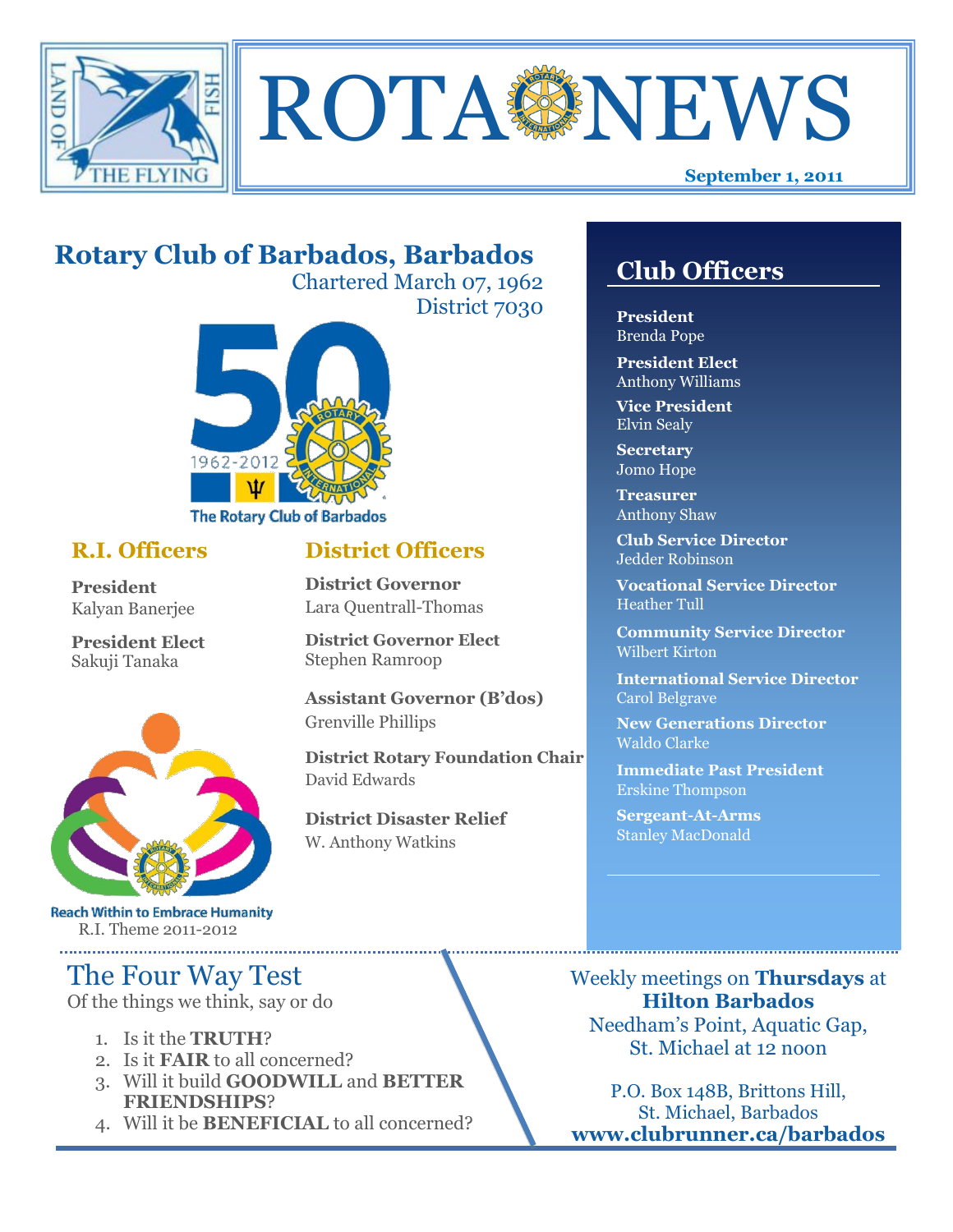# **National Disabilities Unit Day at the Beach**

On August 24th, 2011, the National Disabilities Unit (NDU) held their "Beach Day" for residents of the St. Andrew, St. Thomas and St. Lucy Geriatric homes. There were over one hundred persons in attendance and this event is expected to become a monthly activity.



*Hilda Hurley, resident of the Gordon Cummings District Hospital who hadn't had a sea bath for 15 years*



*Director Carol speaking to Ms. Hurley*



*Participants enjoying the relaxing atmosphere*

### **Managing Stress**



*PP Elvin presenting a token of our appreciation to Ms. Ruth Chase*

Special thanks to Ms. Ruth Chase, a highly trained Mental Health Nurse who was the guest speaker at last week's meeting for her informative presentation on "Managing Stress".

Ms. Chase noted that stress is one of the main causes of illness today, she highlighted the symptoms, causes and effects of stress and gave insightful tips on to manage and prevent stress in our lives.



For more information on "Managing Stress", Ms. Chase recommended the book entitled "The only answer to Stress Anxiety & Depression" by Dr. Leonard Coldwell.

Rotarians can visit: [www.drleonardcoldwell.com](http://www.drleonardcoldwell.com/)

### **Meeting Details**

At our Fellowship Meeting held on Thursday, August  $25<sup>th</sup>$ , 2011.

#### Sgt-at-Arms: **Jedder Robinson**

| Fines | \$161.00 |
|-------|----------|
|-------|----------|

- Raffles \$62.00
	- Attendance 48%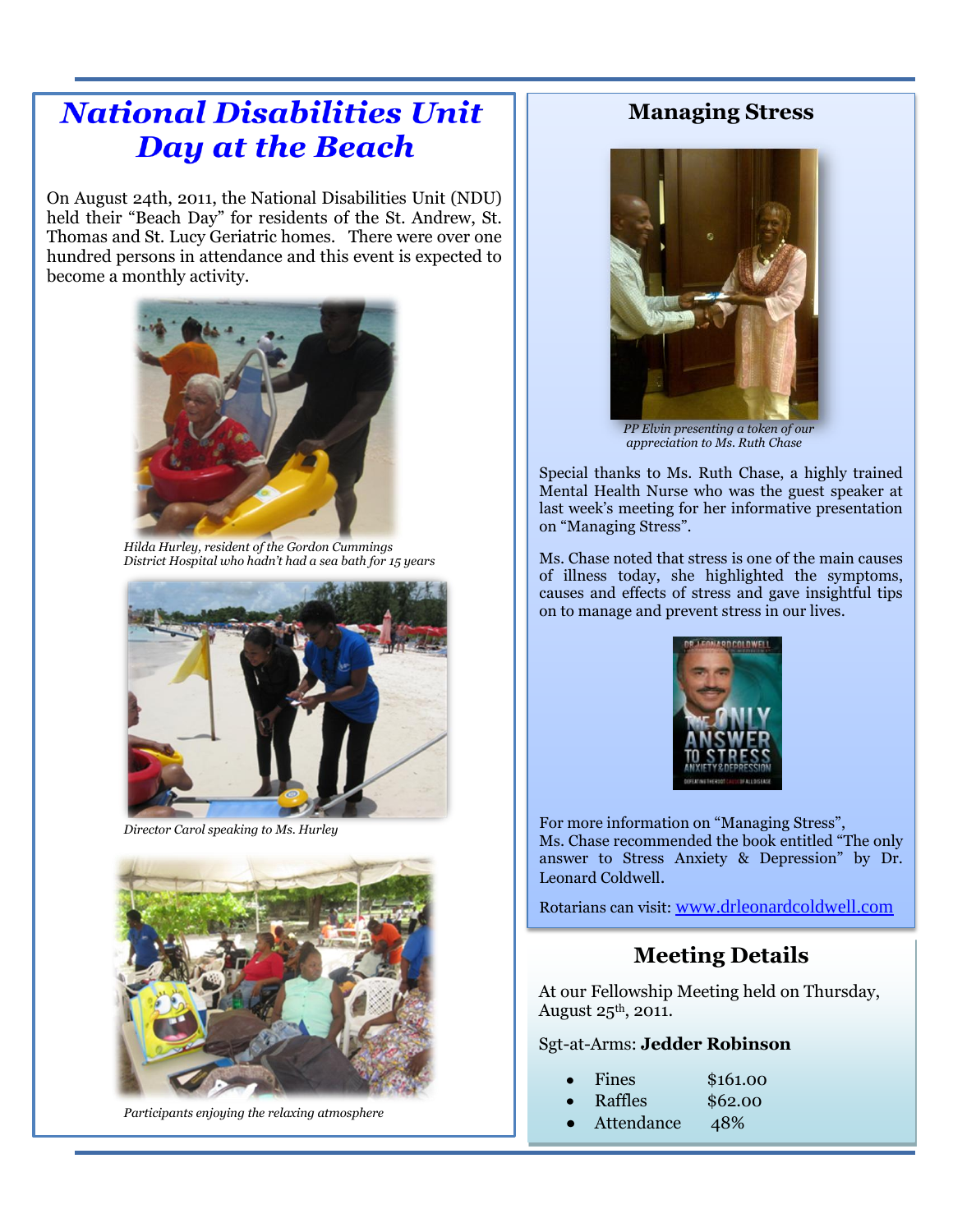### **September – New Generations Month**



*District 7030 New Generations Club Members*

Fellow Rotarians September is here and this month we celebrate "**New Generations Month**".

#### **What does "New Generations" mean?**

*New Generations* refers to the youngest generation in the family of Rotary. Many are participants in Rotary's youth and young adult programmes: Interact, Rotaract, Rotary Youth Leadership Awards (RYLA), and Rotary Youth Exchange. Others are service minded young people involved in the Rotary club and district activities.

Past RI President Luis Vicente Giay coined the term *New Generations*, when he shared his belief that the future of Rotary relied on involving young people in the organization's programs and activities. At the 1996 RI Convention in Calgary, Alberta, Canada, he said:

*"Our vision for the future, now more than ever, is the difference between success and failure. The New Generations are our investment in the future. Let us begin to build that future today"*

Rotary clubs should be committed to involving youth and young adults in their vocational, committee and international service projects, and to providing programs and resources that support them.

*Taken from: RI Brochure "An Introduction to New Generations Service"*

#### **CLUB RUNNER WEBSITE**

#### **Important Notice**

Fellow Rotarians,

There are a few rules to observe when updating your profile on the new Club Runner website. These are important to maintaining the consistency and integrity of the database. Please note the following:

- Dates: these should be entered in the format **mmm dd yyyy**, e.g. Jan 01 2011
- City: This is a required field so it is necessary to input something here or the profile will not update: DO NOT LEAVE IT BLANK. Should you not need to use it as part of a long address (do not use it for the Parish), please enter a space by pressing the spacebar once.
- State/Province: Enter your Parish here
- Phone numbers: The first box in the field is a dropdown list of countries which will assign the appropriate area code. Please select your country (which will presumable be "Barbados") from the list. Input your 7-digit telephone number in the second box in the field, in the following format: **nnn-nnnn**. The third box is reserved for extension numbers, where applicable. Please select the country (area code) for each number entered.



Send your information to e-mail address: **ktudor@nisebarbados.org**